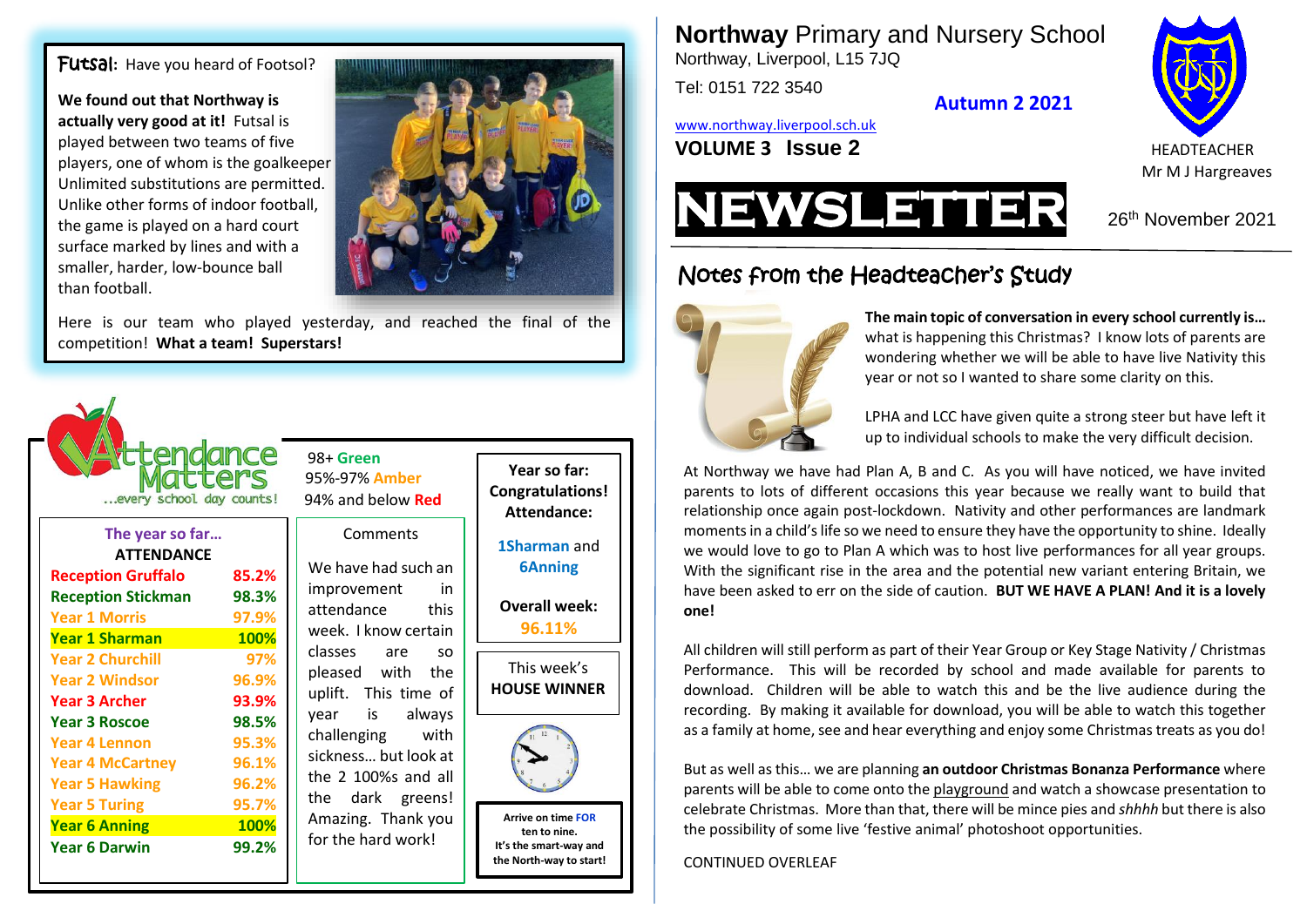## Christmas information continued:

To accommodate parents in the hall, every parent would have to agree to wear a face covering and potentially complete a Lateral Flow Test before coming to the Nativity. We realised very quickly this just would not be practical (or desirable) to many parents. The last thing we wanted was a plan that made parents feel unwelcome or feel uneasy coming into school; both sides of the debate matter. This is why Plan C came into effect, where I hope you agree, the best of each scenario is included… a Nativity, a memory to keep AND an outdoor performance Christmas Bonanza.

Other schools in the area have had the same advice but will also have planned and risk assessed in their own way. Plans made by other schools may be frustrating but the Governing Board and Senior Leadership made the decision to ensure Christmas remains as special as is possible but at the same wanted to ensure we did not give the gift of Covid to anyone …just as we broke up for Christmas.

Dates will be re-published on Monday.

**Looking forward to a very special time of the year**,

Mr Hargreaves - Headteacher

# LFC Training - Road Safety:

Year 5 have been so fortunate in being invited to Anfield to take part in their Pupil Training sessions. Knife Crime was the theme of the last visit and today a group of children learnt about Road Safety. This is an initiative Mr Newton has organised for the children and the more we participate… the more LFC will partner with us. I have heard of some very exciting plans for the future!



### Attendance calls:

You may have noticed that we have been able to visit so many more events using our Northway 'set of wheels'. Part of the role for our new form of transport has also been to encourage great attendance. Making home visits to assist with school drop-offs has really helped our attendance and ensured every child maximises their learning potential.

Attendance Calls, although really useful, are not a long term solution and can only be used when needed. If non-emergency issues persist, other strategies will be deployed, as this is a 'First Response' strategy. Attendance is still the responsibility of the parent but at Northway we like to live by our motto that: Together, we can achieve anything.

### Key dates: Autumn and Spring Term

#### **Thursday 2**

Tuesday 14<sup>th</sup> December **EYFS Nativity (2pm)** Wednesday 15<sup>th</sup> December KS1 Nativity (9.30am) Wednesday 15th December Y3-Y4 Nativity (2pm) **To be confirmed** Thursday 16th December EYFS Nativity (9.30am) **Monday** Thursday 16<sup>th</sup> December KS1 Nativity (2pm) Friday 17<sup>th</sup> December Y5-Y6 Nativity

**nd December Class 5 Hawkin's Class Assembly**

w/b 20<sup>th</sup> December Class Christmas Parties<br>22<sup>nd</sup> December School Christmas Arour School Christmas Around The Tree (~11am)

#### Happy New Year!

Thursday 20th January 2022 Class 4 McCartney Class Assembly Thursday 27th January 2022 **Coffee and Chat Café (9am-9.40am)** Thursday 3rd February 2022 Thursday 3rd March 2022 w/b 28<sup>th</sup> March Assessment Week w/b 4<sup>th</sup> April **Experience Easter** Thursday 7<sup>th</sup> April 2022

Class 2 Churchill Class Assembly w/b 14<sup>th</sup> February 2022 Parents' Evening (School Cloud or Face to Face) Thursday 17th February 2022 **Coffee and Chat Café (9am-9.40am) Class 1 Sharman Class Assembly** Thursday 17th March 2022 **Class 4 Lennon Class Assembly** Thursday 31st March 2022 **Coffee and Chat Café (9am-9.40am) Class 1 Morris Class Assembly**